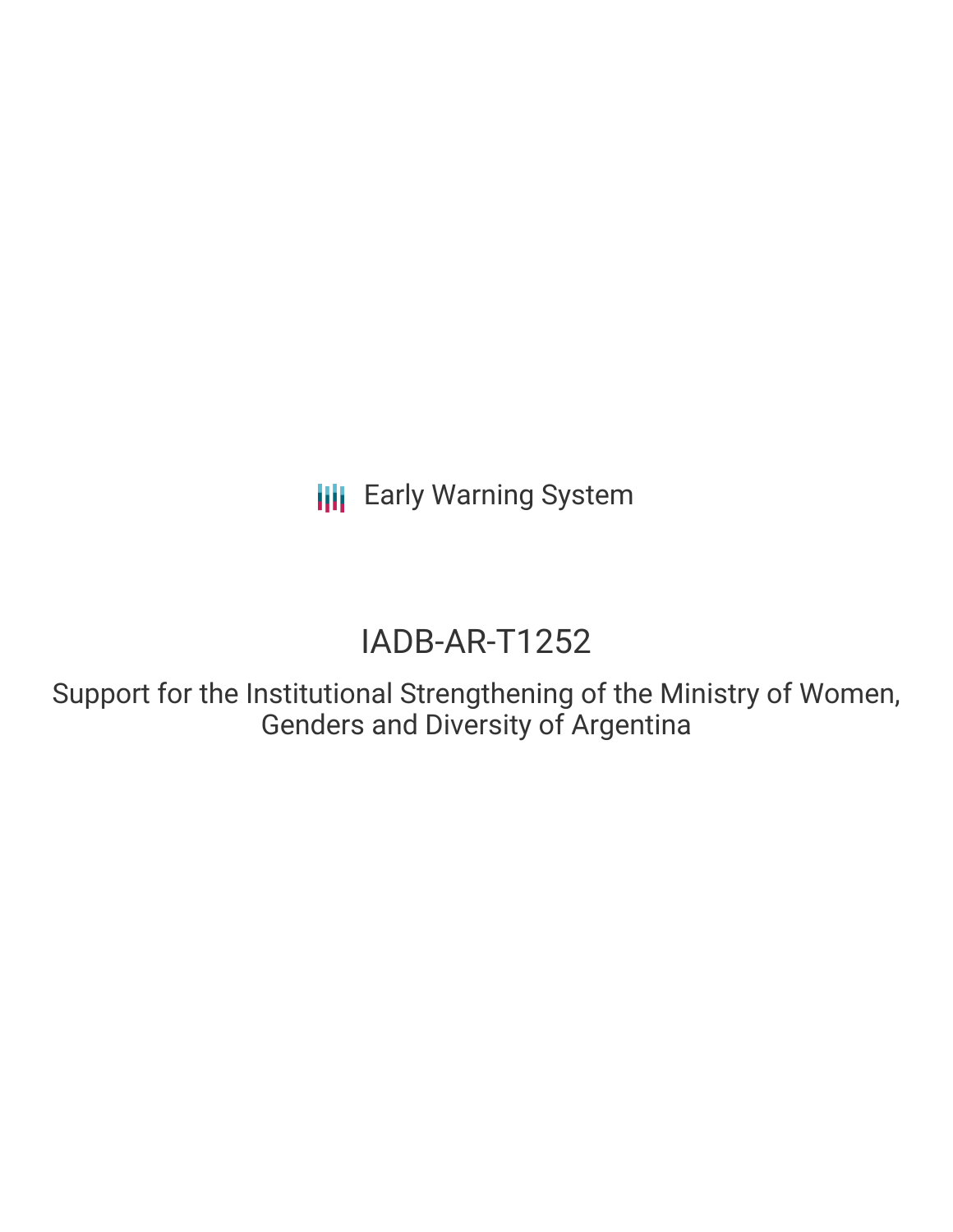

#### Early Warning System Support for the Institutional Strengthening of the Ministry of Women, Genders and Diversity of IADB-AR-T1252

#### **Quick Facts**

Argentina

| <b>Countries</b>               | Argentina                                 |
|--------------------------------|-------------------------------------------|
| <b>Financial Institutions</b>  | Inter-American Development Bank (IADB)    |
| <b>Status</b>                  | Approved                                  |
| <b>Bank Risk Rating</b>        | C                                         |
| <b>Voting Date</b>             | 2020-10-30                                |
| <b>Borrower</b>                | Government of Argentina                   |
| <b>Sectors</b>                 | Law and Government, Technical Cooperation |
| <b>Investment Type(s)</b>      | Grant                                     |
| <b>Investment Amount (USD)</b> | \$ 0.30 million                           |
| <b>Project Cost (USD)</b>      | \$ 0.30 million                           |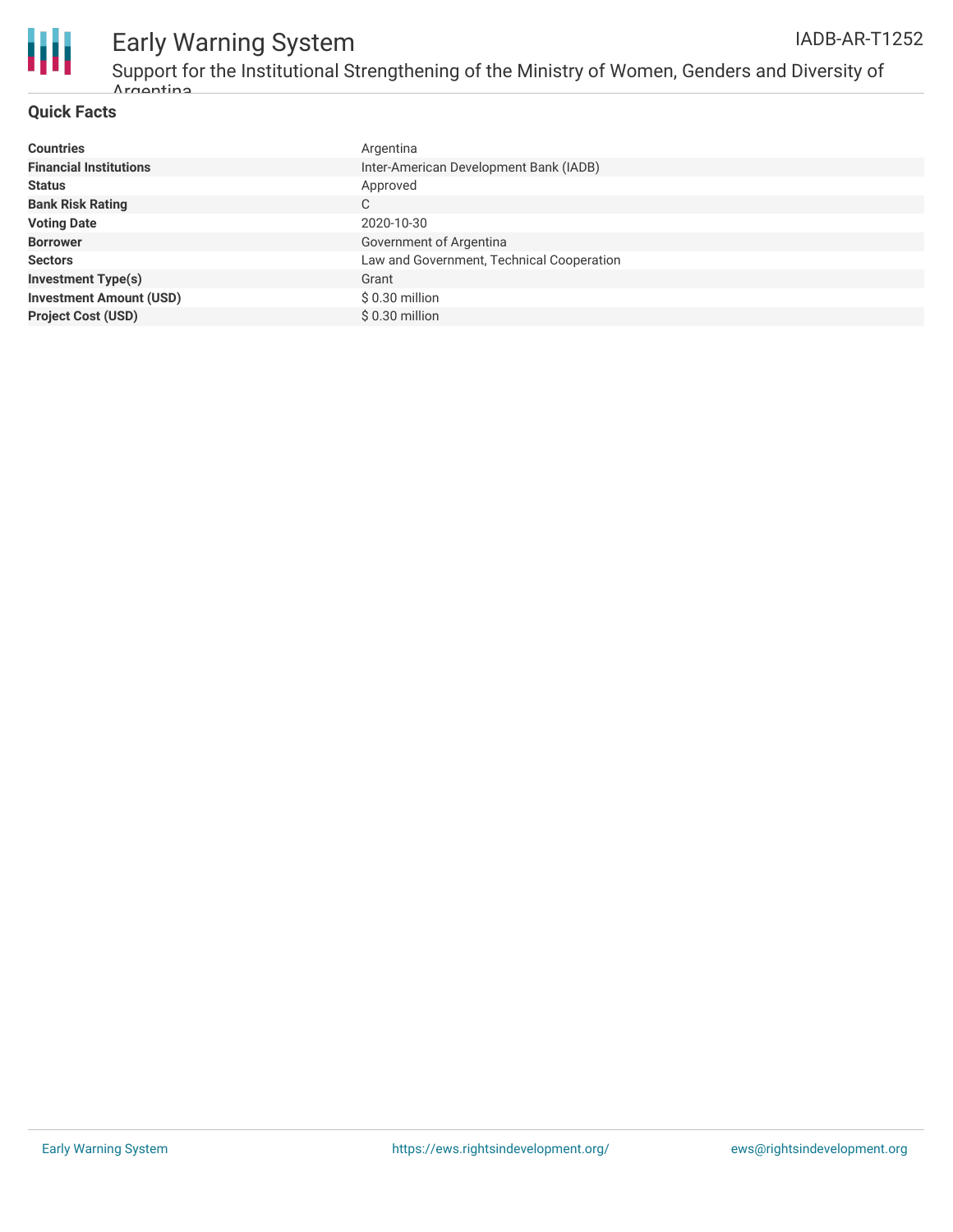

#### Early Warning System Support for the Institutional Strengthening of the Ministry of Women, Genders and Diversity of Argentina IADB-AR-T1252

### **Project Description**

Support the strengthening of the capacities of the Ministry of Women, Genders and Diversity (MMGyD) to design, implement, manage and monitor programs and policies that guarantee the rights of women and diversities to an autonomous life free of violence and inequalities. The specific objectives are to: i) support the ministry in its efforts to strengthen the capacities of public and social organizations to work on gender and diversity issues; ii) provide technical assistance to the Secretariats of Policies against Violence and of Equality and Diversity to strengthen the development, implementation and management of prioritized programs; and iii) strengthen the planning, management, monitoring and evaluation capacities of technical areas of the Ministry.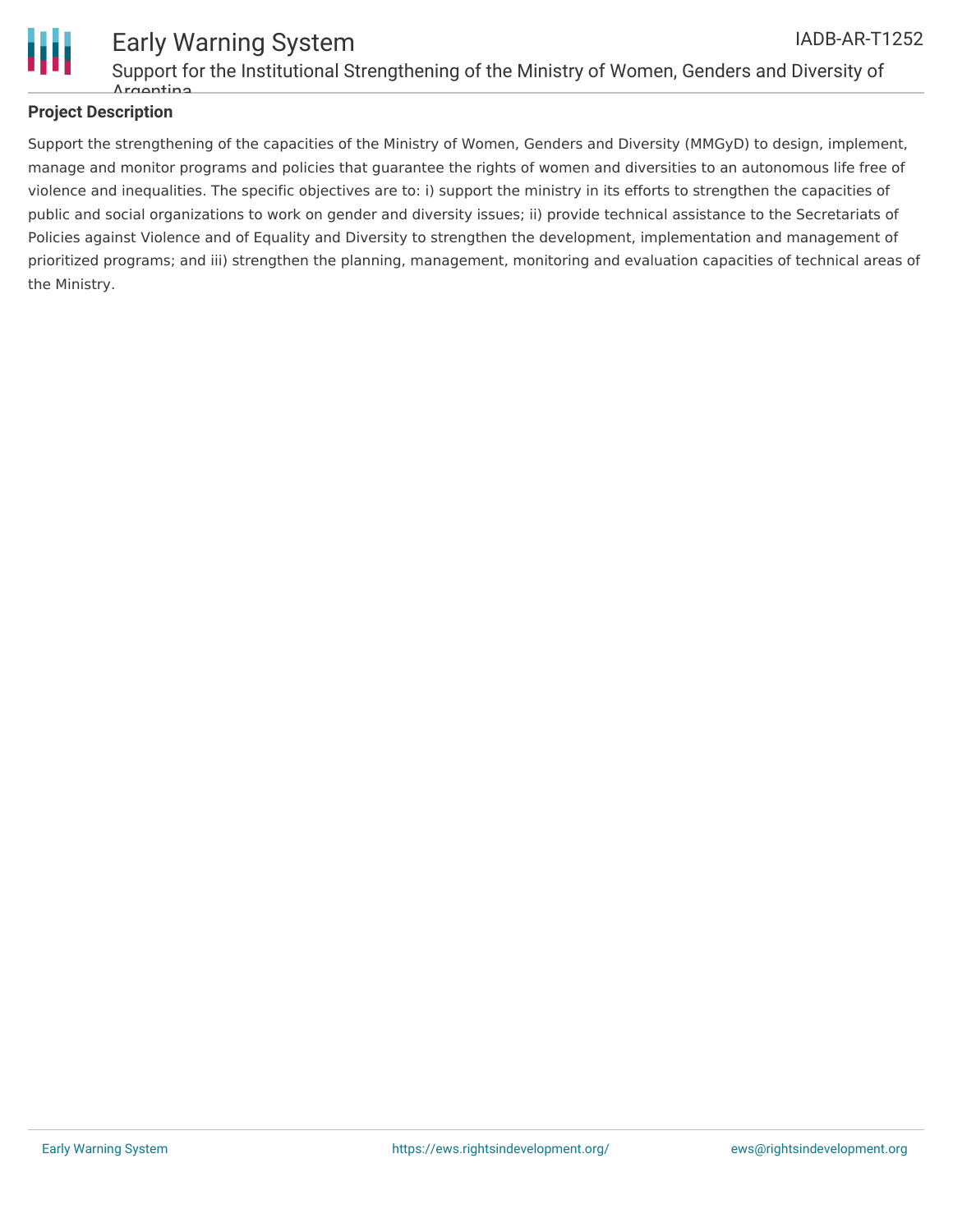

# Early Warning System

Support for the Institutional Strengthening of the Ministry of Women, Genders and Diversity of Argentina

### **Investment Description**

• Inter-American Development Bank (IADB)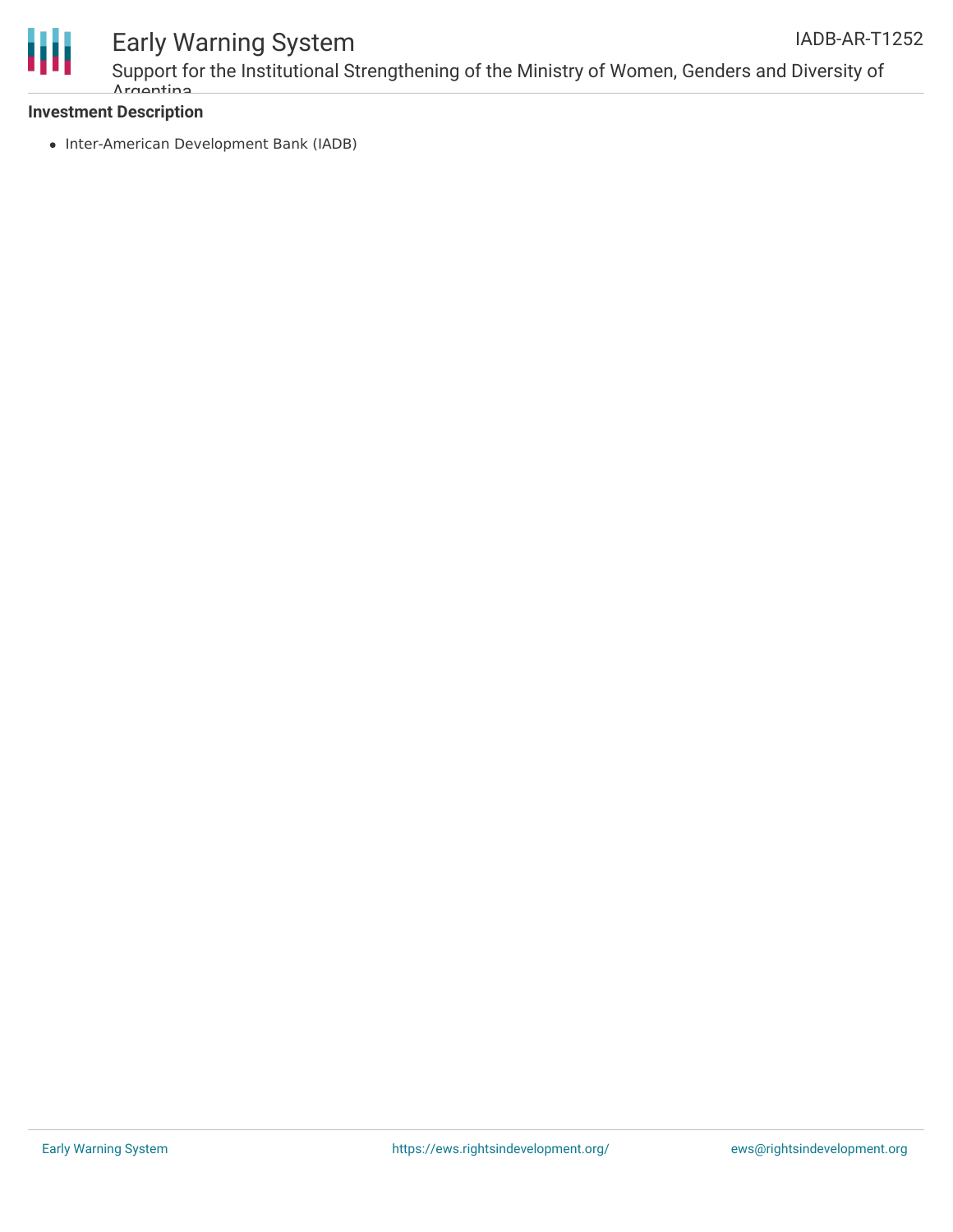

#### **Contact Information**

#### ACCOUNTABILITY MECHANISM OF IADB

The Independent Consultation and Investigation Mechanism (MICI) is the independent complaint mechanism and fact-finding body for people who have been or are likely to be adversely affected by an Inter-American Development Bank (IDB) or Inter-American Investment Corporation (IIC)-funded project. If you submit a complaint to MICI, they may assist you in addressing the problems you raised through a dispute-resolution process with those implementing the project and/or through an investigation to assess whether the IDB or IIC is following its own policies for preventing or mitigating harm to people or the environment. You can submit a complaint by sending an email to MICI@iadb.org. You can learn more about the MICI and how to file a complaint at http://www.iadb.org/en/mici/mici,1752.html (in English) or http://www.iadb.org/es/mici/mici,1752.html (Spanish).